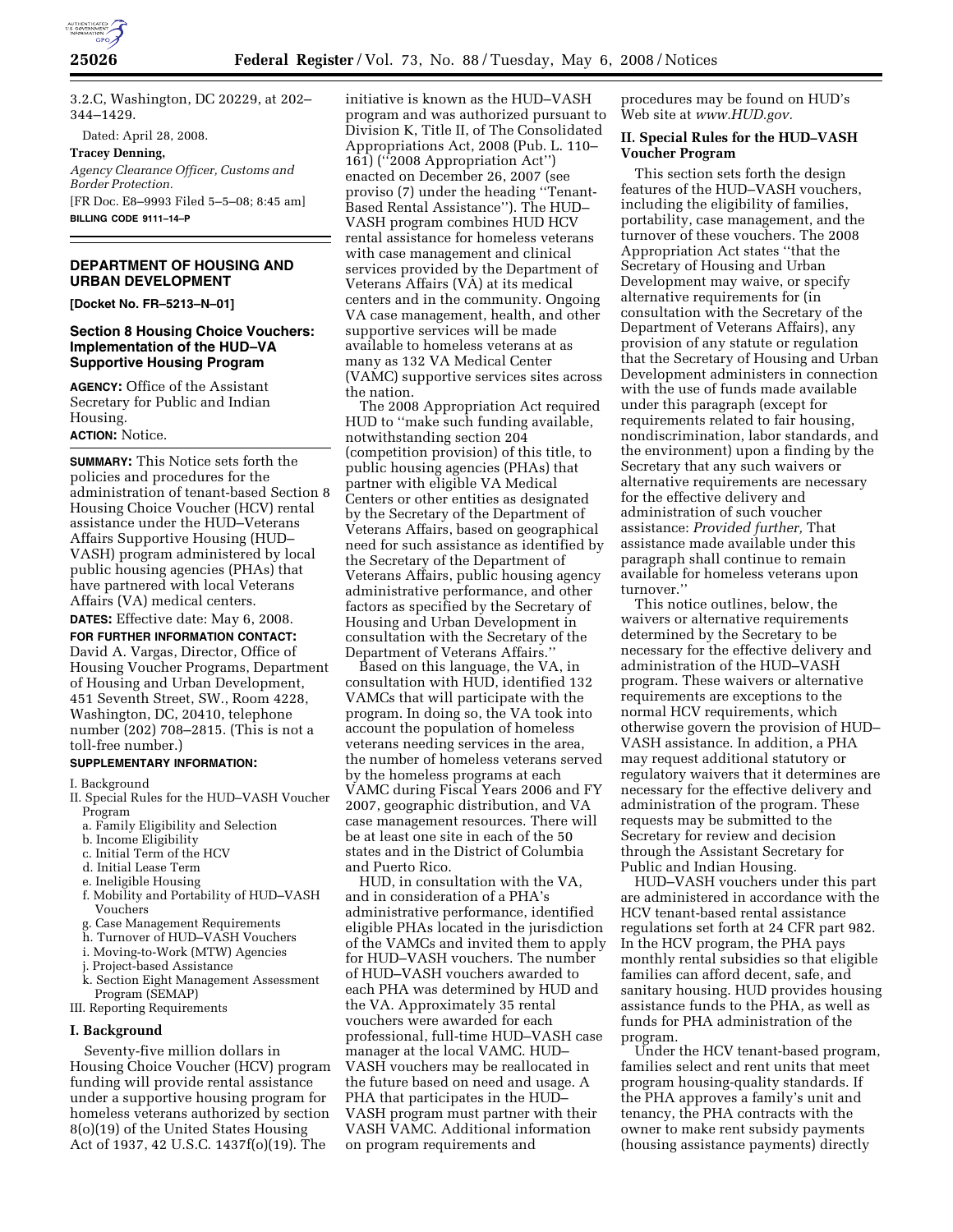to the owner on behalf of the family on a monthly basis. The family enters into a lease with the owner and pays its share of the rent to the owner in accordance with the lease. The housing assistance payment (HAP) contract between the PHA and the owner covers only a single unit and a specific assisted family. If the family moves out of the leased unit, the HAP contract with the owner terminates. The family may generally move to another unit with continued assistance so long as the family is complying with program requirements.

Unless expressly noted below, all regulatory requirements and HUD directives regarding the HCV tenantbased program are applicable to HUD– VASH vouchers, including the use of all HUD-required contracts and other forms. The PHA's local discretionary policies adopted in the PHA's written administrative plan apply to HUD– VASH vouchers, unless such local policy conflicts with the requirements of the HUD–VASH vouchers outlined below.

PHAs are required to maintain records that allow for the easy identification of families receiving HUD–VASH vouchers. PHAs must identify these families in the Public and Indian Housing Information Center (PIC). This record-keeping will help ensure that, in accordance with appropriations renewal language, HUD–VASH vouchers that are in use will remain available for homeless veterans upon turnover.

### a. Family Eligibility and Selection

HUD–VASH eligible families are homeless veterans. The 2008 Appropriation Act provides for statutory or regulatory waivers or alternative requirements upon a finding by the Secretary that such waivers or alternatives are necessary for the effective administration and delivery of voucher assistance. The December 17, 2007, Explanatory Statement for the 2008 Appropriation Act provides, ''The Appropriations Committees expect that these vouchers will be made available to all homeless veterans, including recently returning veterans' (153 Cong. Rec. H16514 (daily ed., Dec. 17, 2007)). HUD, through its undersigned Secretary, finds the following waivers necessary to effectively administer and deliver the program to all veterans in accordance with Congressional intent.

Section 8(o)(19) of the United States Housing Act of 1937 (USHA of 1937), which requires homeless veterans to have chronic mental illnesses or chronic substance use disorders with required treatment of these disorders as a

condition of receipt of HUD–VASH assistance, is waived.

The VAMC will refer HUD–VASH eligible families to the PHA for the issuance of vouchers. Written documentation of these referrals must be maintained in the tenant file at the PHA. Therefore, the PHA will not have the authority to maintain a waiting list or apply local preferences for HUD– VASH vouchers. Accordingly, section 8(o)(6)(A) of the USHA of 1937, 42 U.S.C.  $1437f(0)(6)(A)$ , in regard to preferences, has been waived to provide for the effective administration of the program. In addition, 24 CFR 982.202, 982.204, and 982.207, relating to applicant selection from the waiting list and local preferences, are also waived. Sections 982.203, 982.205, and 982.206 regarding special admissions, crosslisting of the waiting list, and opening and closing the waiting list do not apply to the HUD–VASH program.

The VAMC will screen all families in accordance with its screening criteria. By agreeing to administer the HUD– VASH program, the PHA is relinquishing its authority to determine the eligibility of families in accordance with regular HCV program rules and PHA policies. Specifically, under the HUD–VASH program, PHAs will not have the authority to screen potentially eligible families or deny assistance for any grounds permitted under 24 CFR 982.552 (broad denial for violations of HCV program requirements) and 982.553 (specific denial for criminals and alcohol abusers), with one exception. PHAs will still be required to prohibit admission if any member of the household is subject to a lifetime registration requirement under a state sex offender registration program. Accordingly, the Department is exercising its authority to waive 42 U.S.C. 1437d(s); 42 U.S.C. 13661(a), (b), and (c); and 24 CFR Sections 982.552 and 982.553, with the exception of 982.553(a)(2)(i), which requires denial of admission to certain registered sex offenders.

Civil rights requirements cannot be waived. The HUD–VASH program is administered in accordance with applicable Fair Housing requirements. These requirements prohibit discrimination on the basis of race, color, religion, sex, familial status, national origin, or disability. When disabled veterans are HUD–VASH recipients, HUD's reasonable accommodation standards apply.

#### b. Income Eligibility

The PHA must determine income eligibility for HUD–VASH families in accordance with 24 CFR 982.201.

Income targeting requirements of section 16(b) of the USHA of 1937, as well as 24 CFR 982.201(b)(2), do not apply for HUD–VASH families so that participating PHAs can effectively serve the eligible population specified in the 2008 Appropriation Act; that is, homeless veterans, who may be at a variety of income levels. The PHA may, however, choose to include the admission of extremely low-income HUD–VASH families in its income targeting numbers for the fiscal year in which these families are admitted.

#### c. Initial Term of the HCV

Recognizing the challenges that HUD– VASH participants may face with their housing search, HUD–VASH vouchers must have an initial search term of at least 120 days. Therefore, § 982.303(a), which states that the initial search term must be at least 60 days, shall not apply, since the initial term must be at least 120 days. Any extensions, suspensions, and progress reports will remain under the policies in the PHA's administrative plan, but will apply after the minimum 120-day initial search term.

#### d. Initial Lease Term

Under the HCV program, voucher participants must enter into an initial lease with the owner for one year, unless a shorter term would improve housing opportunities for the tenant and the shorter term is a prevailing market practice. To provide a greater range of housing opportunities for HUD–VASH voucher holders, initial leases may be less than 12 months; therefore, both section 8(o)(7)(A) of the USHA of 1937, 42 U.S.C. 1437f(o)(7)(A), and 24 CFR 982.309(a)(2)(ii) are waived.

#### e. Ineligible Housing

HUD–VASH families will be permitted to live on the grounds of a VAMC in units owned by the VA. Therefore, 24 CFR 982.352(a)(5), which prohibits units on the grounds of a medical, mental, or similar public or private institution, is waived for that purpose only.

### f. Mobility and Portability of HUD– VASH Vouchers

An eligible family issued a HUD– VASH voucher must receive case management services provided by the VAMC. Therefore, special mobility and portability procedures must be established. HUD–VASH participant families may reside only in those jurisdictional areas that are accessible to case management services as determined by the partnering VAMC. Since the VAMC will be identifying homeless veterans eligible to participate